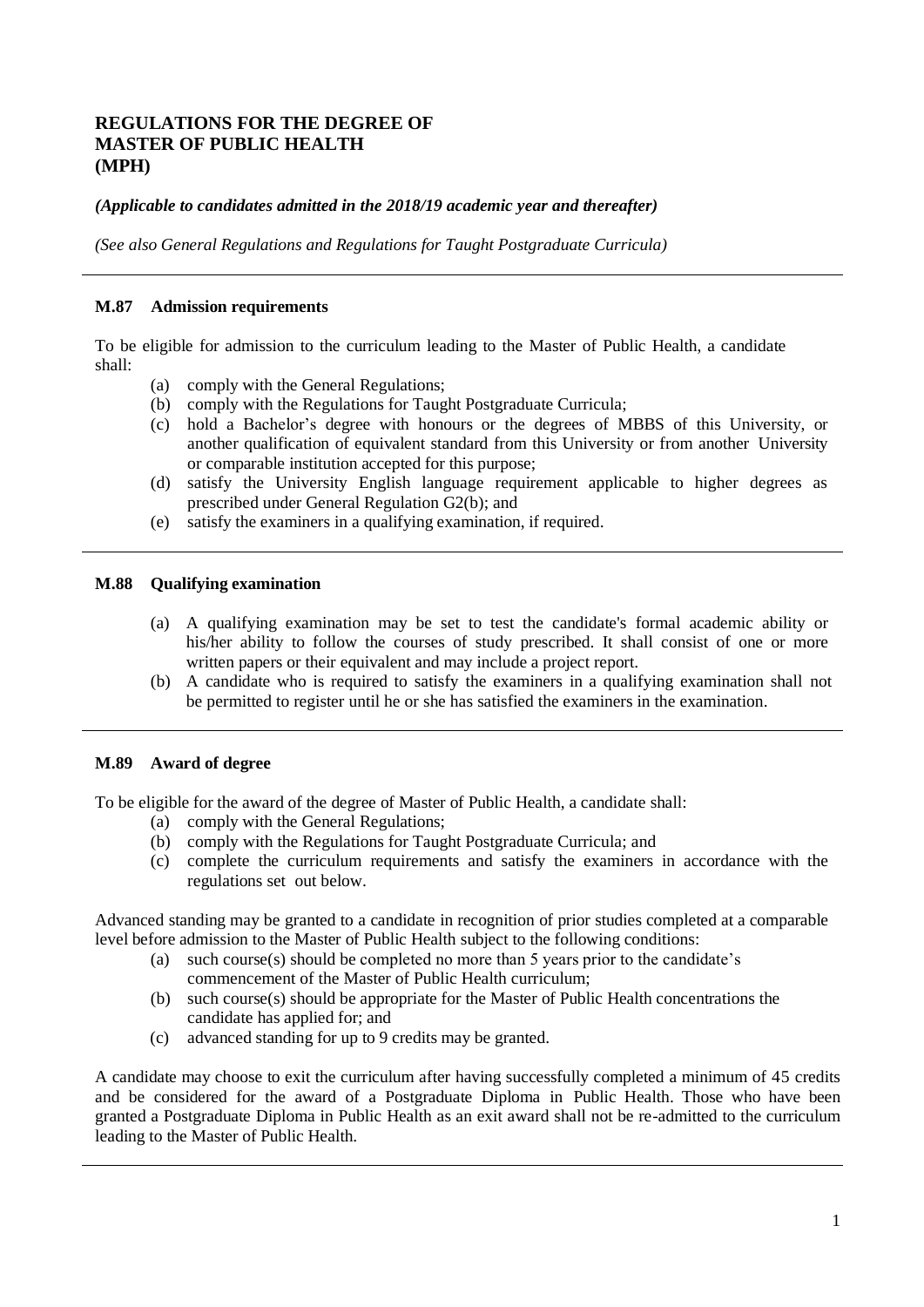### **M.90 Period of Study**

The curriculum shall normally extend over one academic year of full-time study, or two academic years of part-time study. Candidates shall not be permitted to extend their studies beyond the maximum period of registration of three academic years of full-time study, or four academic years of part-time study, unless otherwise permitted or required by the Board of the Faculty.

### **M.91 Completion of curriculum**

To complete the curriculum, a candidate shall:

- (a) satisfy the requirements prescribed in TPG 6 of the Regulations for Taught Postgraduate Curricula;
- (b) take not less than 69 credits in the manner specified in these regulations and the syllabi, and follow the instructions in the syllabi prescribed for the curriculum and complete satisfactorily all required written, practical or clinical work;
- (c) satisfy the examiners in the courses by continuous assessments and/or written examinations;
- (d) complete an approved practicum; and
- (e) complete a satisfactory capstone project on a topic approved by the Board of Studies and may be required to present for an oral examination.

A candidate who fails to fulfil the requirements within the prescribed maximum period of registration shall be recommended for discontinuation under the provisions of General Regulation G12.

### **M.92 Course selection**

Selection of courses shall be made within the curriculum structure delineated for each concentration, in consultation with the Academic Director and subject to the approval of the Board of Studies.

### **M.93 Title of the capstone report (capstone experience)**

The title of the capstone report shall be submitted for approval in the year of graduation. The candidate shall submit a statement that the capstone report represents his/her own work (or in the case of conjoint work or work on a secondary dataset, a statement countersigned by his/her co-worker/supervisor, which shows his/her share of the work) undertaken after registration as a candidate for the degree.

All capstone reports may be subject to oral examination.

### **M.94 Assessment**

- (a) A candidate who has failed to satisfy the examiners in a course in the first attempt may be permitted:
	- (i) to attend a re-examination; or
	- (ii) to re-submit the failed coursework(s) without having to re-take the same course; or
	- (iii) to re-take the course and the prescribed examination(s); or
	- (iv) to enrol in another course in lieu if the failed course is not a core course.
- (b) A candidate who has presented an unsatisfactory capstone report in the first attempt may be permitted to revise the capstone report and to re-present it within a specified period of not more than four months after receipt of a notice that it is unsatisfactory.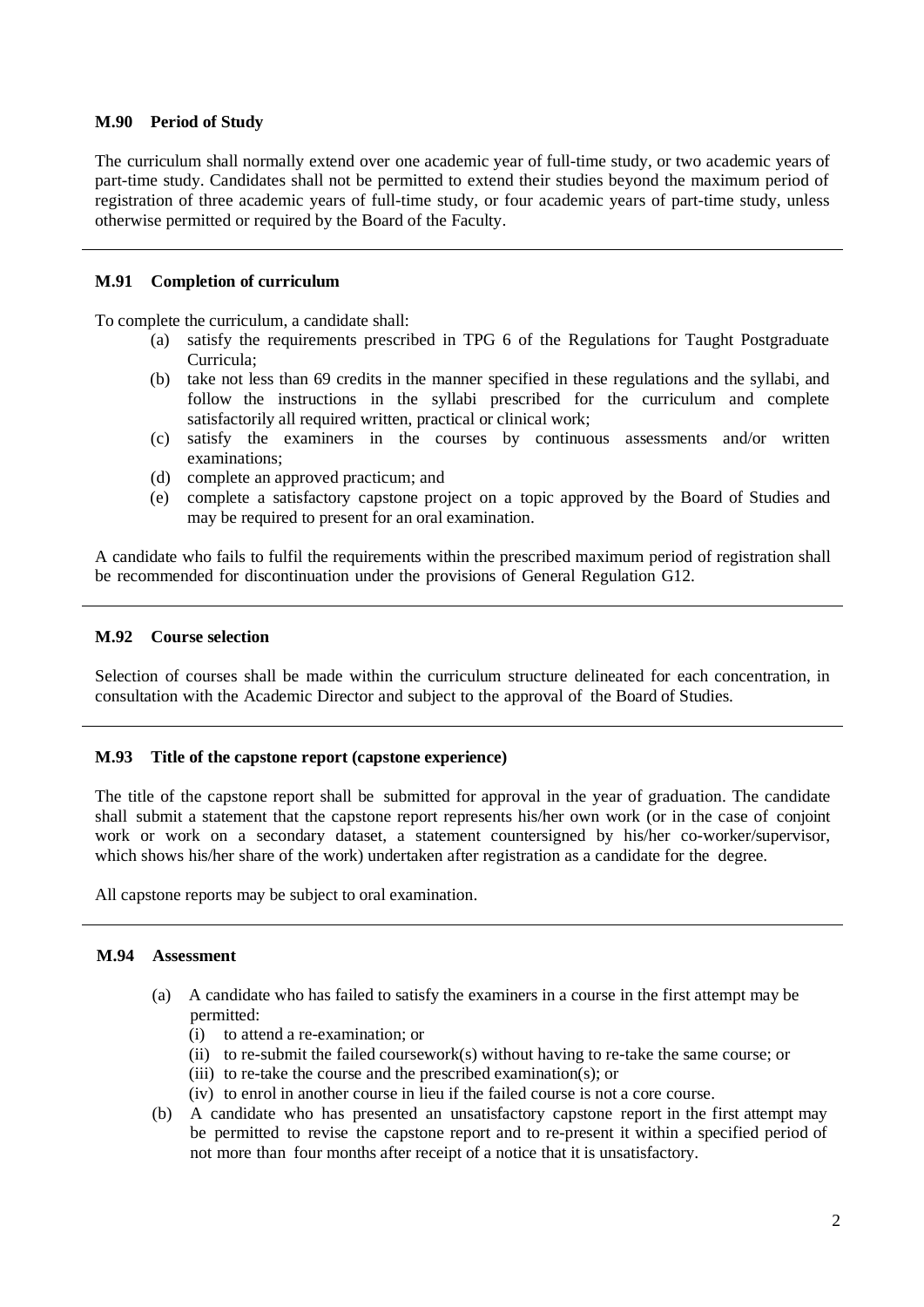- (c) A candidate who has failed the practicum in the first attempt shall be permitted to undertake a supplementary practicum within a specified period of not more than four months after receipt of a notice that it is unsatisfactory.
- (d) A candidate who has failed to satisfy the examiners in the second attempt in any course(s), capstone report or practicum, or exceeded the prescribed maximum period of registration shall be recommended for discontinuation of studies under the provisions of General Regulation G12, or may be required to exit the curriculum by the Faculty Board, on recommendation of the Board of Examiners, with an award of Postgraduate Diploma in accordance with M.89.

## **M.95 Grading system**

Individual courses (except the practicum) will be graded according to the following grading system:

| Grade         | <b>Standard</b> | <b>Grade Point</b> |
|---------------|-----------------|--------------------|
| $A+$          |                 | 4.3                |
| A             | Excellent       | 4.0                |
| $A-$          |                 | 3.7                |
| $B+$          |                 | 3.3                |
| B             | Good            | 3.0                |
| $B-$          |                 | 2.7                |
| $C+$          |                 | 2.3                |
| $\mathcal{C}$ | Satisfactory    | 2.0                |
| $C-$          |                 | 1.7                |
| D+            | Pass            | 1.3                |
| D             |                 | 1.0                |
| F             | Fail            |                    |

The practicum will be graded according to the "Pass" and "Fail" grading system.

On successful completion of the curriculum, a candidate who has shown exceptional merit may be awarded a distinction as determined by the Board of Examiners for the degree.

### **M.96 Publication based on work approved**

Any publication based on work approved for a higher degree should contain a reference to the effect that the work was submitted to The University of Hong Kong for the award of the degree.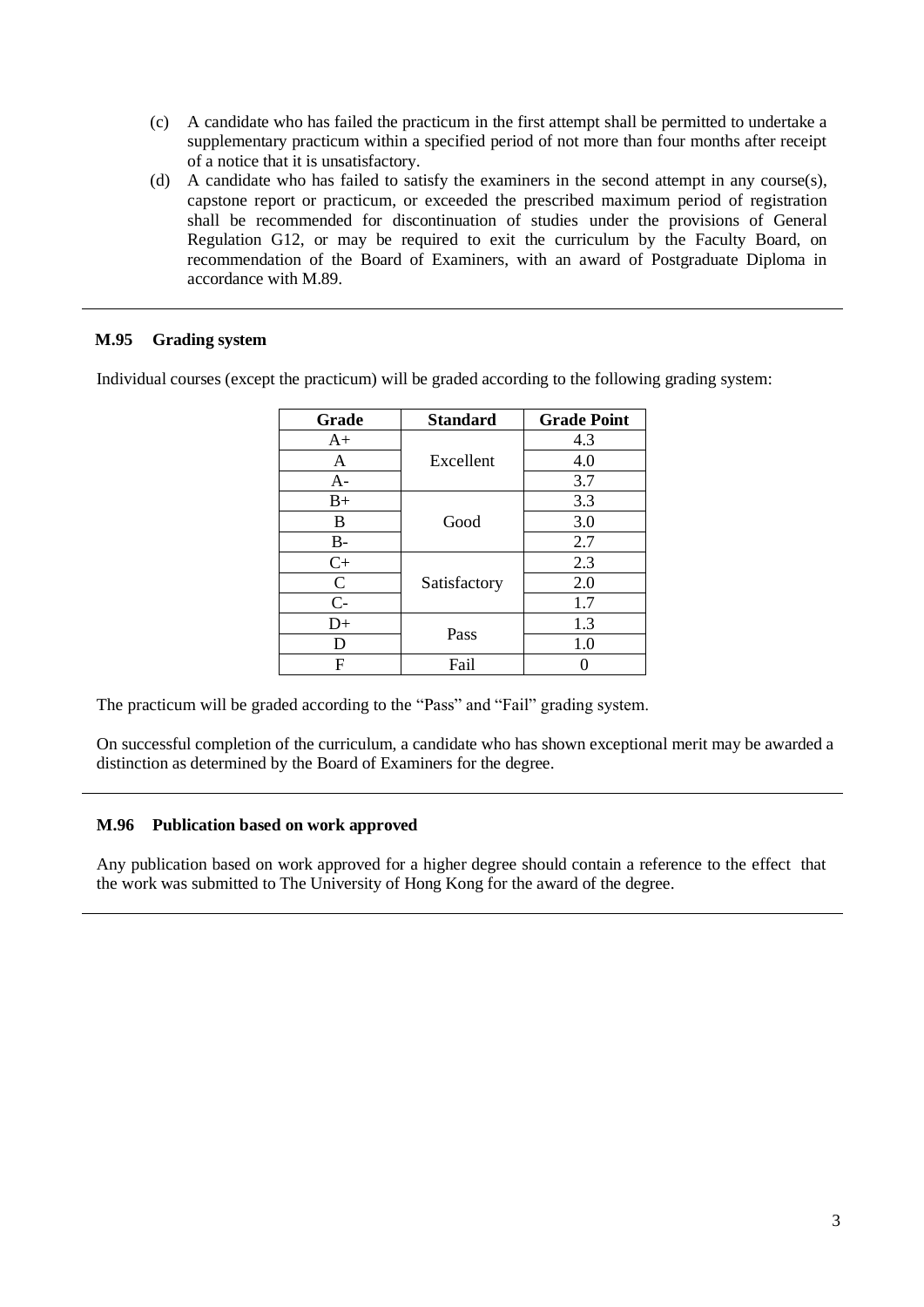# **SYLLABUSES FOR THE DEGREE OF MASTER OF PUBLIC HEALTH (MPH)**

## **Overall curriculum structure**

Candidates are required to complete a minimum of 69 credits curriculum requirement for the Master of Public Health as set out below:

| <b>Curriculum Structure</b>  | <b>Credit Weight</b>        |
|------------------------------|-----------------------------|
| <b>Courses</b>               |                             |
| Core Courses                 | 18                          |
| <b>Concentration Courses</b> | 18                          |
| <b>Elective Courses</b>      |                             |
|                              | <b>Total Course Credits</b> |
| <b>Practicum</b>             | 12                          |
| <b>Capstone</b>              | 15                          |
| <b>Total credits</b>         | 64                          |

The mode of assessment for core and elective courses comprises continuous assessments (40%-100%) and written examination (0%-60%). Candidates are also required to undertake a practicum and submit a capstone report to the satisfaction of the examiner(s).

## **CURRICULUM REQUIREMENTS**

Candidates are required to:

### 1) Choose one of the four **Areas of Concentration**

- a) Public Health Practice (PHP)
- b) Epidemiology and Biostatistics (EB)
- c) Control of Infectious Diseases (CID)
- d) Health Economics, Policy and Management (HEPM)

#### 2) Choose courses by **Area of Concentration**

a) All candidates must enrol in the following core courses:

| Code            | Title                              | Credit Units |
|-----------------|------------------------------------|--------------|
| <b>CMED6100</b> | Introduction to biostatistics      |              |
| <b>CMED6200</b> | Introduction to epidemiology       |              |
| <b>CMED6201</b> | Principles of public health        |              |
| CMED6704        | Health behaviour and communication |              |
| <b>CMED6901</b> | Health leadership and management   |              |
| <b>CMED6900</b> | Health policy and politics         |              |

### b) All candidates must enrol in the Practicum

| `ode     | Title     | <b>Credit Units</b> |
|----------|-----------|---------------------|
| CMED6224 | Practicum |                     |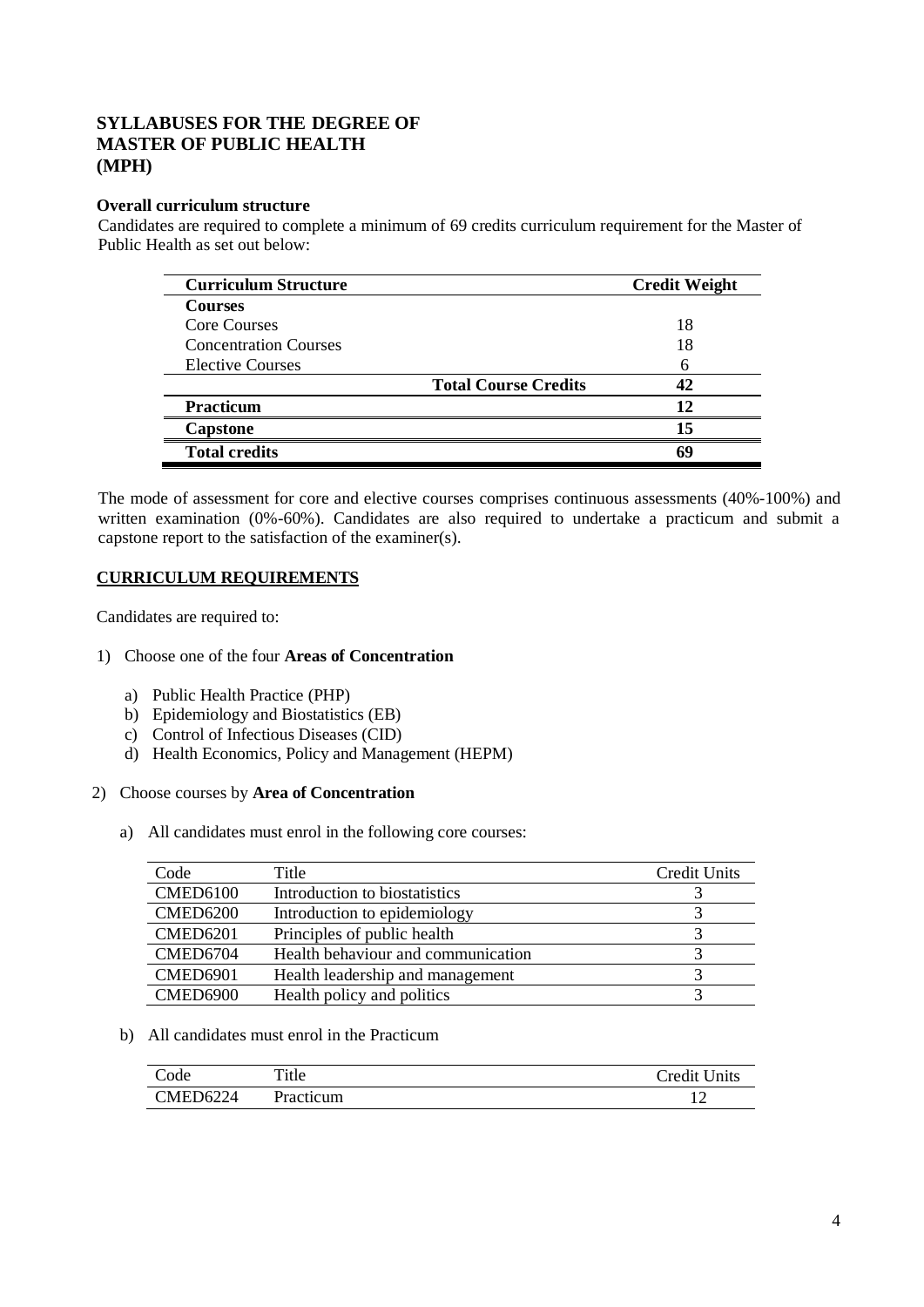c) All candidates must enrol in the Capstone

| Code            | Title    | Credit Units |
|-----------------|----------|--------------|
| <b>CMED6000</b> | Capstone | ⊥ ~          |

d) All candidates must select additional courses as specified for each **Area of Concentration**

## **Concentration 1: Public Health Practice (PHP)**

Candidates must take the PHP concentration courses listed below and at least **6** credits from elective courses in the course list.

| Public Health Practice (PHP) concentration courses |                                                | Credits |
|----------------------------------------------------|------------------------------------------------|---------|
| <b>CMED6912</b>                                    | Environmental health hazards and interventions |         |
| CMED6204                                           | Health and society                             |         |
| $\mathcal{C}$ MED6218                              | Human health: futures in a globalized world    |         |
| $\mid$ CMED6216                                    | Personalised public health                     |         |
| CMED6208                                           | Risk: perception, decisions and communication  |         |
| CMED6202                                           | The practice of public health                  |         |

## **Concentration 2: Epidemiology and Biostatistics (EB)**

Candidates must take the EB concentration courses listed below and at least **6** credits from elective courses in the course list.

| Epidemiology and Biostatistics (EB) concentration courses |                                                   | Credits |
|-----------------------------------------------------------|---------------------------------------------------|---------|
| <b>CMED6030</b>                                           | Advanced epidemiological methods I                |         |
| <b>CMED6020</b>                                           | Advanced statistical methods I                    |         |
| CMED6040                                                  | Advanced statistical methods II                   |         |
| <b>CMED6211</b>                                           | Infectious disease epidemiology                   |         |
| <b>CMED6300</b>                                           | Intermediate epidemiology                         |         |
| <b>CMED6207</b>                                           | Non-communicable disease epidemiology and control |         |

### **Concentration 3: Control of Infectious Diseases (CID)**

Candidates must take the CID concentration courses listed below and at least **6** credits from elective courses in the course list.

| Control of Infectious Diseases (CID) concentration courses |                                               | Credits |
|------------------------------------------------------------|-----------------------------------------------|---------|
| CMED6104                                                   | Emerging infectious diseases and "one health" |         |
| $\mathcal{C}$ MED6230                                      | Epidemics and endemic diseases                |         |
| CMED6228                                                   | Field epidemiology                            |         |
| $\text{CMED6211}$                                          | Infectious disease epidemiology               |         |
| CMED6105                                                   | Infectious diseases in public health.         |         |
| CMED6208                                                   | Risk: perception, decisions and communication |         |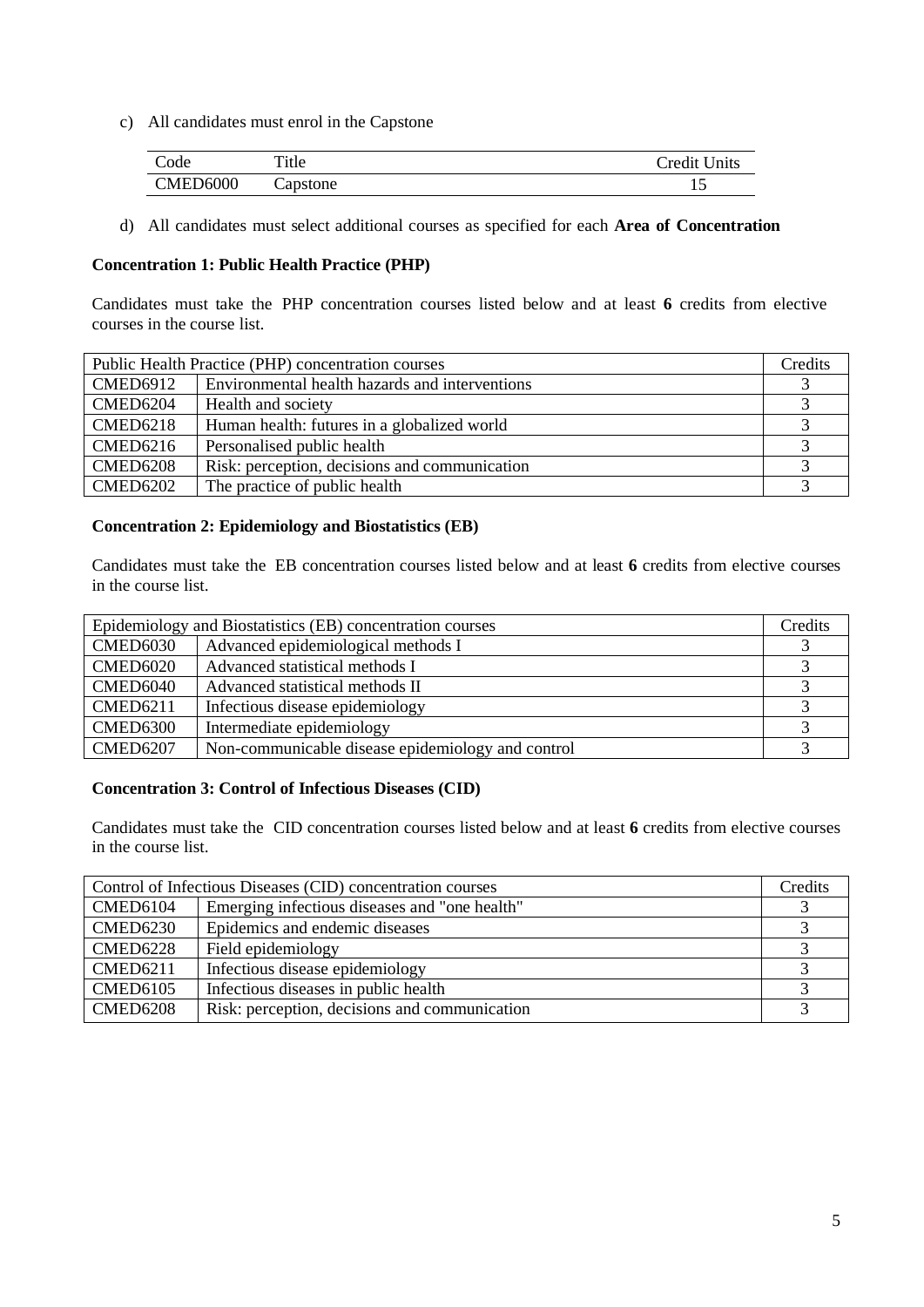## **Concentration 4: Health Economics, Policy and Management (HEPM)**

Candidates must take the HEPM concentration courses listed below and at least **6** credits from elective courses in the course list.

| Health Economics, Policy and Management (HEPM) concentration courses |                                                    | Credits |
|----------------------------------------------------------------------|----------------------------------------------------|---------|
| <b>CMED6109</b>                                                      | Accounting and financial management in health care |         |
| <b>CMED6902</b>                                                      | Health economics                                   |         |
| <b>CMED6220</b>                                                      | Health informatics                                 |         |
| CMED6907                                                             | Perspectives in health care management             |         |
| <b>CMED6903</b>                                                      | Resources for health                               |         |
| <b>CMED6910</b>                                                      | Strategies in health care                          |         |
|                                                                      |                                                    |         |

### **COURSE LIST**

(The courses are offered subject to availability and minimum student number.)

## **CMED6109. Accounting and financial management in health care (3 credits)**

This course is designed to introduce students to financial accounting, management control and financial management concepts in the healthcare industry. Topics include (1) understanding of financial statements, management of working capital, and financial statement analysis, (2) cost behavior and analysis, cost allocation, activity-based costing, departmental cost allocation, budgeting, responsibility accounting, and variance analysis, (3) time value of money, financing, cost of capital, and capital budgeting. This course uses a number of cases to demonstrate the applications of concepts in the healthcare environment.

### **CMED6401. Advanced clinical epidemiology and decision analysis (3 credits) (Pre-requisite: (i) CMED6200 Introduction to epidemiology, (ii) CMED6100 Introduction to biostatistics)**

This is an intermediate/advanced-level course on methods of clinical epidemiology and decision science. It covers the techniques and growing range of applications of decision analysis and cost effectiveness analysis in health care technology assessment, health policy analysis, medical decision making, and health resource allocation. Students will learn to apply methods that are currently used at the frontiers of clinical epidemiology and decision science research in clinical and public health settings. While the primary emphasis is not mathematical theory, a certain amount of theoretical background is presented for each topic.

## **CMED6030. Advanced epidemiological methods I (3 credits) (Pre-requisite: (i) CMED6200 Introduction to epidemiology and (ii) CMED6300 Intermediate Epidemiology)**

The overarching conceptual framework for this course centres on the use of structural causal models to design, analyze and interpret studies commonly used in epidemiology, including observational studies, instrumental variable studies, quasi-experimental studies and experimental study designs. This course will consider how structural causal models, mediation analysis, effect modification, multi-level models, sensitivity analysis and consideration of missing data, can be applied to the pursuit of making valid and generalizable causal inferences in epidemiology.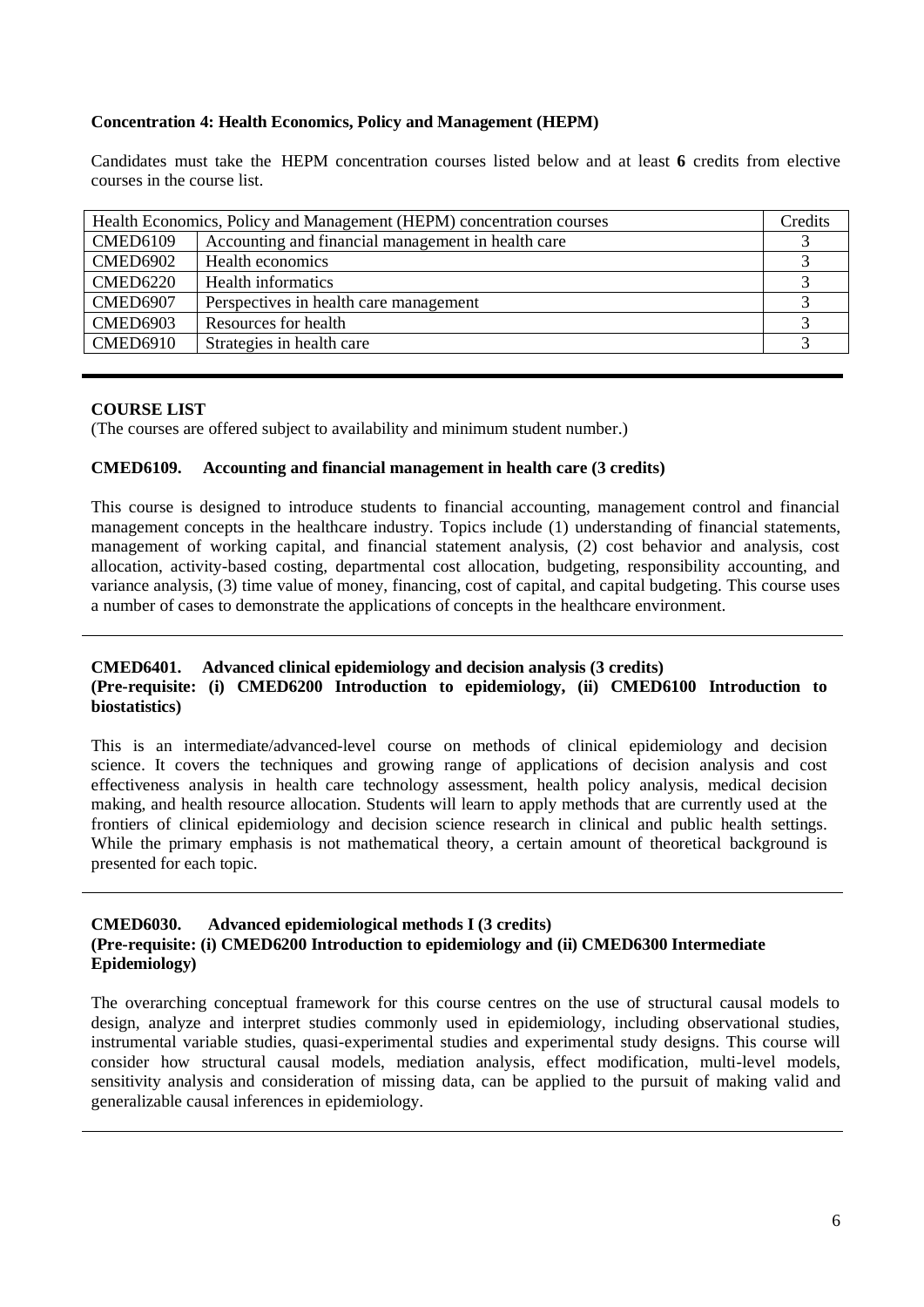#### **CMED6050. Advanced epidemiological methods II (3 credits)**

### **(Pre-requisite: (i) CMED6200 Introduction to epidemiology and (ii) CMED6030 Advanced epidemiological methods I)**

This course will provide an in depth investigation of statistical methods for drawing causal inferences from observational studies. Informal epidemiologic concepts such as confounding, comparability, intermediate variables, total effects, controlled direct effects, natural direct and indirect effects for mediation analysis, and selection bias will be formally defined within the context of a counterfactual causal model. Methods for estimating a total causal effect in the context of a point exposure will be discussed, including regression methods, propensity score techniques and instrumental variable techniques for continuous, discrete or binary outcome. Mediation analysis will be discussed from a counterfactual perspective, which methods for making inferences about the joint effects of time- varying exposures in the presence of time dependent covariates that are simultaneously confounders and intermediate variables will be emphasized. These methods include g-estimation of structural nested models, inverse probability weighted estimators of marginal structural models, and g- computation algorithm estimators.

#### **CMED6107. Advanced immunology (3 credits)**

**(Pre-requisite: A Bachelor of Science degree in biology or immunology or equivalent.** Prior approval of the HKU-Pasteur Research Pole.**)**

Each year, this course will focus on a different topic, including innate immunity, inflammation, mucosal immunity, vaccination, and or adaptive immunity. Special emphasis is placed on diseases that represent a threat to public health in this region. Lectures are given by internationally renowned scientists, workshops/round tables are supervised by junior faculty members, and practical sessions organized together with local and/or invited faculty members.

### **CMED6020. Advanced statistical methods I (3 credits) (Pre-requisite: CMED6100 Introduction to biostatistics)**

This course covers transformation of variables, ANOVA, generalized linear models, factor analysis, instrumental variable analysis, and multivariate methods. This course will provide a practical overview of commonly used biostatistical methods, building on the basic methods introduced in CMED6100.

#### **CMED6040. Advanced statistical methods II (3 credits) (Pre-requisite: CMED6100 Introduction to biostatistics; CMED6020 Advanced statistical methods I)**

This course will provide a basic, yet thorough introduction to the probability theory and mathematical statistics that underlie many of the commonly used techniques in public health research. The frequentist and Bayesian approaches to parameter estimation, interval estimation and hypothesis testing will be compared and contrasted. All theoretical material will be motivated by problems from epidemiology and public health.

### **CMED6106. Advanced virology (3 credits)**

**(Pre-requisite: A Bachelor of Science degree in biology or immunology or equivalent.** Prior approval of the HKU-Pasteur Research Pole.**)**

Each year the course focuses on a different set of viruses/diseases that are relevant for public health in Asia and worldwide. Topics include: epidemiology, molecular and cellular biology of viruses; virus/host molecular interactions; pathogenetic mechanisms, prevention strategies against viral diseases and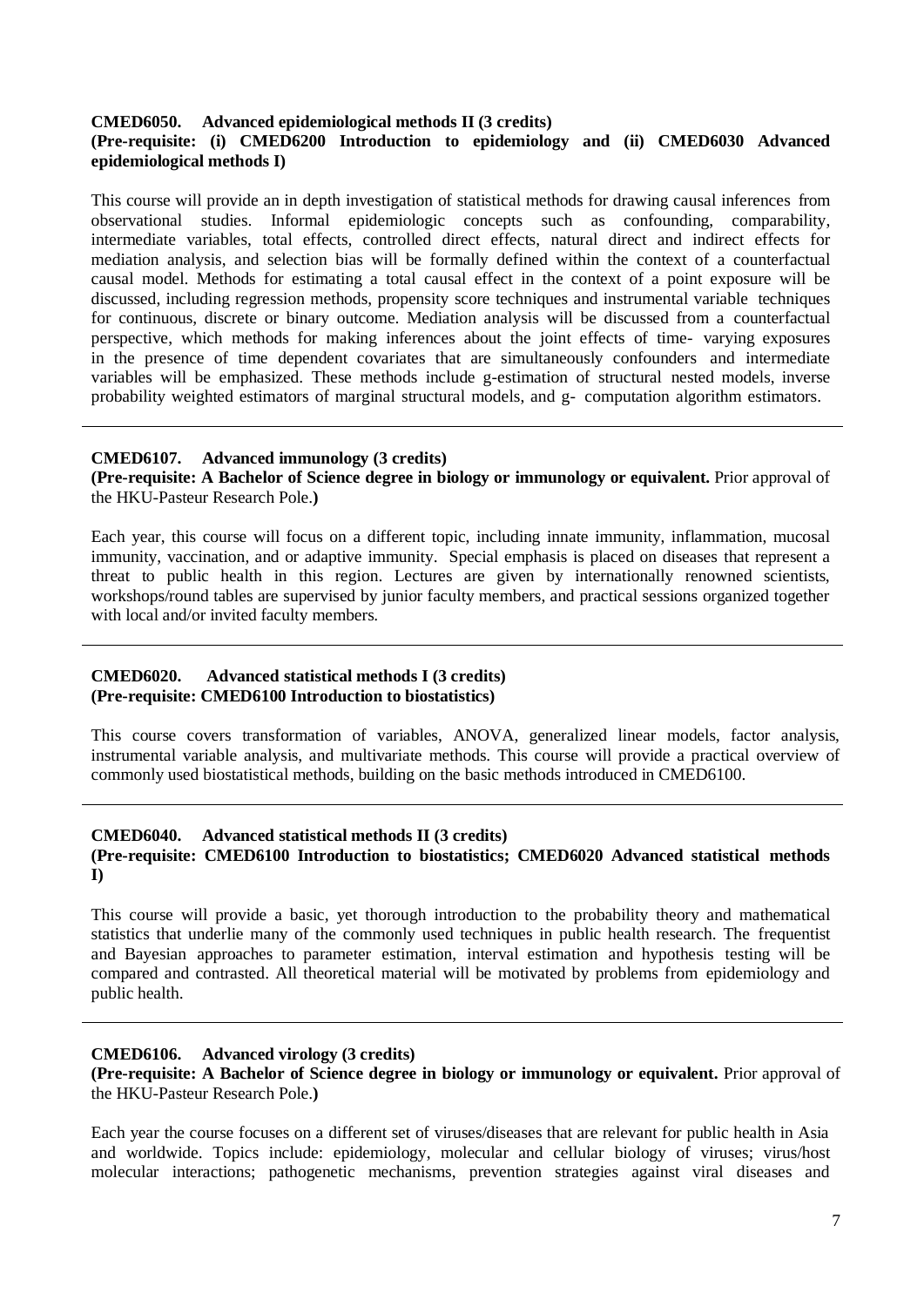therapeutical approaches. Lectures are given by internationally renowned scientists, workshops/round tables are supervised by junior faculty members, and practical sessions organized together with local and/or invited faculty members.

## **CMED6271. Bioethics foundations (3 credits)**

This is a course in bioethics offering an introduction to the fundamentals of bioethics.

The course provides a firm grounding in traditional approaches to bioethics and relevant basics of legal and philosophical theory, while also introducing students to non-Western perspectives. By making connections to moral and legal philosophy as well as to bioethics, students will be able to locate current questions of policy and law within a broader academic context. The course will emphasize building student understanding of philosophical fundamentals, which are involved in and may provide a different perspective to more specific topics in bioethics such as the end of life and the physician-patient relationship.

## **CMED6227. Biological basis of disease (3 credits)**

This course analyses the basic features of cellular functioning at different levels and the molecular basis of diseases and provides an overview of the recent technological advances that are impacting the health care and public reaction to scientific discoveries. Examples will be drawn for non-communicable and communicable diseases.

## **CMED6909. Comparing systems of elder care (3 credits)**

This course provides a comparative view of aging, public health, and allopathic, traditional and complementary treatment in Hong Kong and The United States within the perspectives of nursing, medicine, and interdisciplinary collaboration. Students will compare the demographics of aging; health, disease, and illness; and health care treatment from prevention through rehabilitation and palliation in Hong Kong, China, the United States and elsewhere. The role of interdisciplinary collaboration (between nurses, physicians and other health care professionals) in the care of the elderly is emphasized.

### **CMED6000. Capstone (15 credits)**

The Capstone will demonstrate the acquisition and synthesis of skills and competencies acquired in the curriculum. Each candidate will undertake a Capstone project on a topic approved by the *Capstone Advisor* and submit a Capstone report.

### **CMED6104. Emerging infectious diseases and "one health" (3 credits)**

Most human communicable diseases originally arose from inter-species transmission from animals. There is an emerging consensus that a "One Health" approach that unifies animal and human health is needed to address future emerging infectious disease threats. The factors that contribute to emergence of such diseases and of other zoonotic diseases include environmental, ecological, societal, microbial and host factors. This course also addresses factors that contribute to infectious disease emergence, prevention, and control.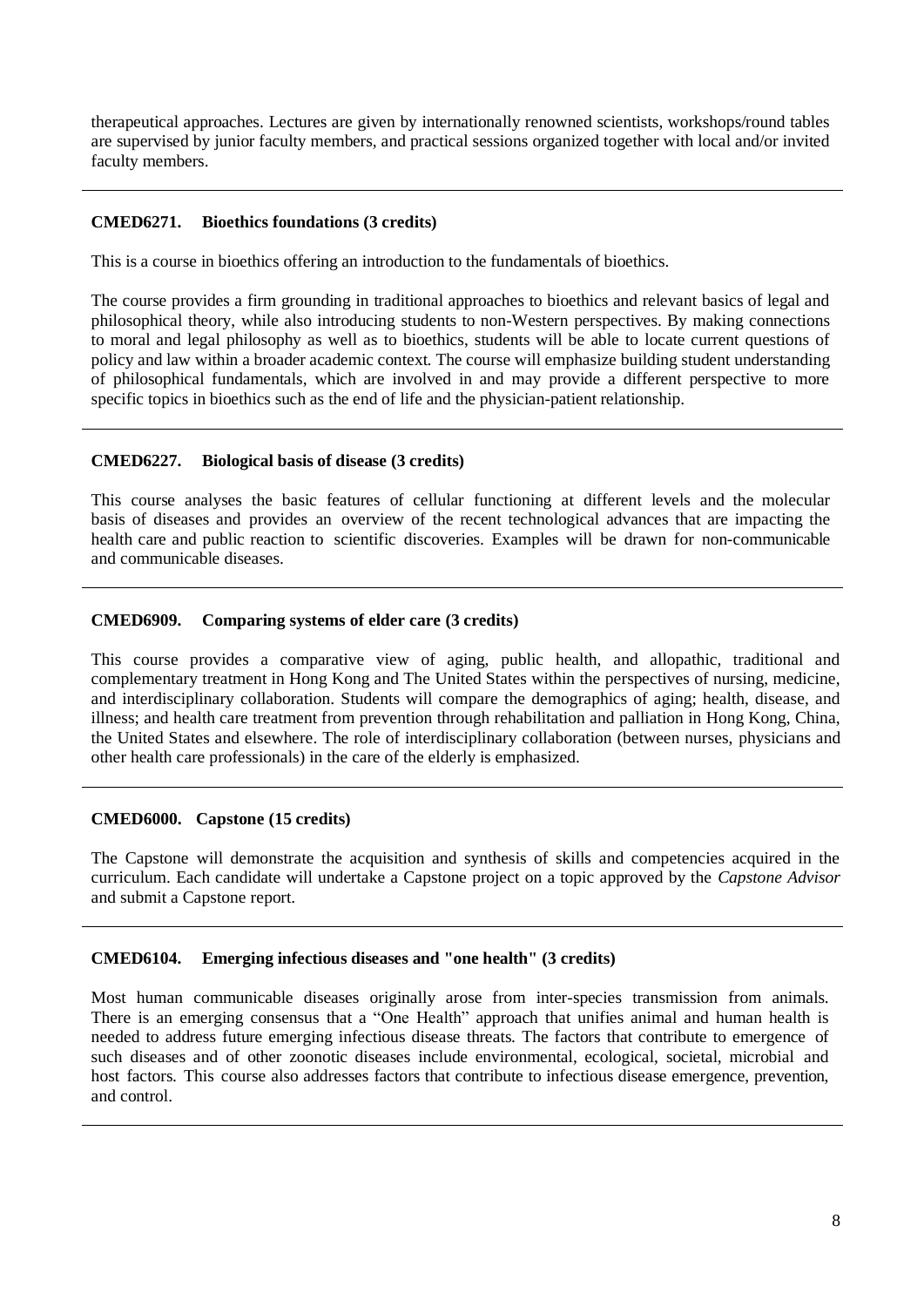#### **CMED6231. Emergency medicine for disaster and humanitarian crises responders (3 credits)**

The human suffering and destruction following a disaster or humanitarian crisis impose a significant demand for emergency healthcare resources. These catastrophes, which occur with intimidating frequency, present to responders a wide range of problems. This course addresses these problems from the perspective of Emergency Medicine. It will specifically cover the clinical challenges associated with disasters or humanitarian crises and their management, the principles of disaster response and the related ethical and legal issues.

#### **CMED6913. Measuring the spatial built environment for public health (3 credits)**

Built environment, the communities they support and human health are intrinsically interlinked. This course will introduce the science and practice of Healthy Cities through a holistic overview of the linkages between urban built environment and public health and introduce objective GIS-based methodologies to spatially measure the built environment to study their impacts on health.

### **CMED6912. Environmental health hazards and interventions (3 credits)**

This is a foundation course in environmental health which addresses how the environmental factors may adversely affect human health and what can be done to prevent or minimize the negative impact of environmental health hazards. Whereas environmental science tends to address how human beings affect the environment, this public health oriented course focuses on how the environment may adversely affect human health. Topics include: exposure and dose; hazard and risk; natural and anthropogenic factors; physical, chemical and biological hazards in the air, water, soil and food; local and global environmental health issues.

### **CMED6230. Epidemics and endemic diseases (3 credits)**

Infectious diseases have been an important public health issue since the beginning of human history. With frequently observed emergence and re-emergence of infectious diseases, it is essential to examine previous major disease outbreaks/epidemics and interventions in preventing transmission of these diseases in order to inform public health decisions in disease control in the future. In this course students will examine major epidemic and endemic human infectious diseases and dissect infectious diseases from historical and contemporary perspectives using an integrated approach to improve their ability to apply public health approaches to prevent and control infectious diseases and formulate appropriate strategies in response to disease epidemics/pandemics in society.

### **CMED6205. Epidemiology of important health conditions (3 credits)**

Global burden of diseases, epidemiology of cancer, cardiovascular, respiratory, infectious, mental and musculoskeletal diseases, lifestyle factors (smoking, alcohol, diet, exercise, environment, occupation) and health.

### **CMED6400. Evidence-based practice (3 credits) (Pre-requisite: CMED6200 Introduction to epidemiology)**

This course builds on the principles of epidemiology covered in Introduction to Epidemiology (CMED6200) and introduces clinical epidemiology. Students will learn how to evaluate the validity and relevance of information from research about diagnostic tests, therapy, and prognosis, as well as from conventional information sources (including experts, reviews, and practice guidelines) and consider the efficiency and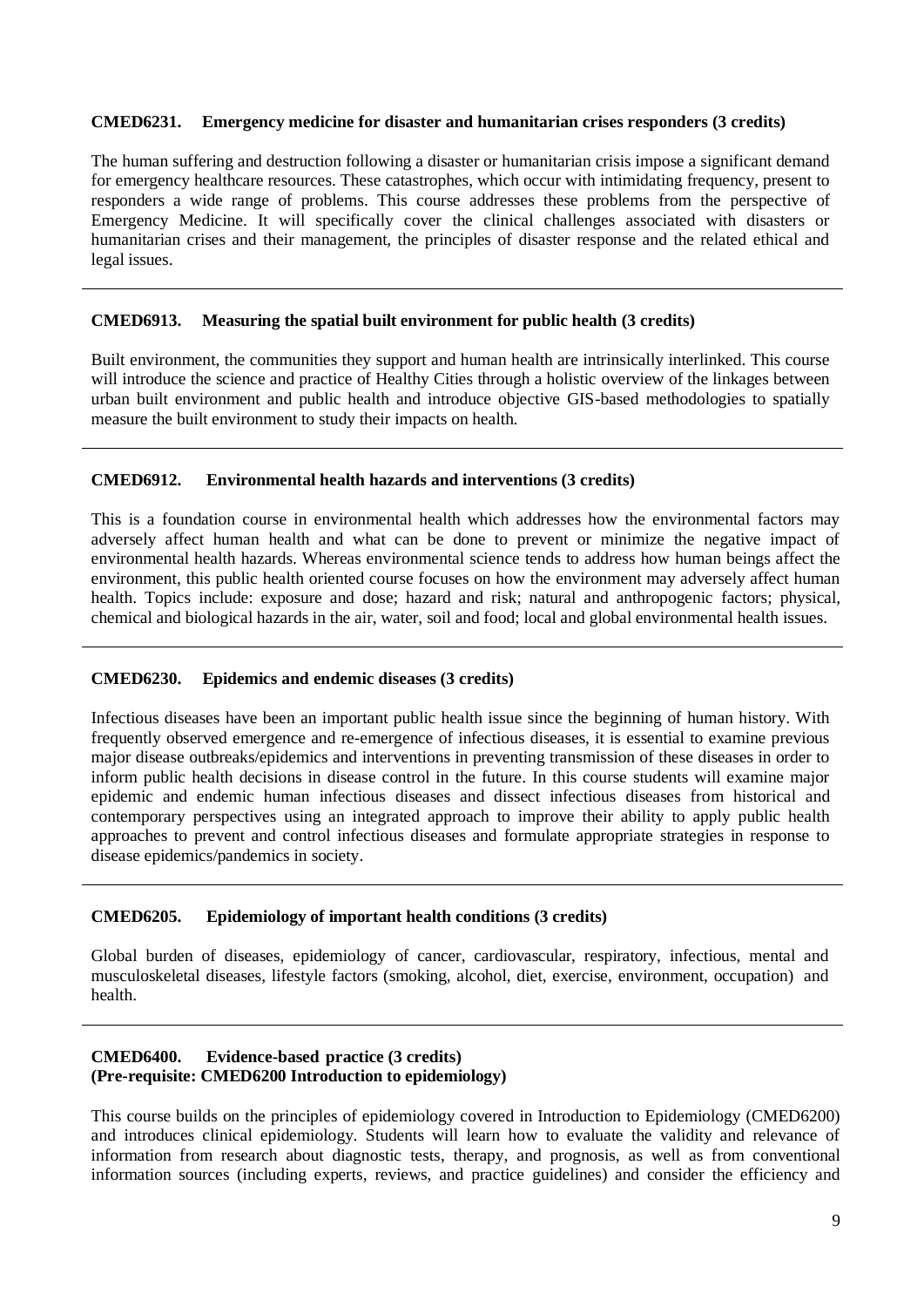effectiveness of clinical decisions. Students will also be introduced to methods of searching for and keeping up with new, valid, and relevant clinical information at the point of patient care. Finally, meta-research as an approach to improve the quality of clinical and public health research will be discussed.

### **CMED6228. Field epidemiology (3 credits)**

The course introduces the the theory of disease surveillance and includes a review of the relevant epidemiological and bio-statistical skills needed for field investigation. The operational aspects of field investigations including study and questionnaire design, sampling and data collection, data analysis and interpretation, formulation of recommendations, and risk communication. Field investigations in some special settings will also be considered.

### **CMED6906. Financial management of health care organisation (3 credits) (Pre-requisite: (i) CMED6910 Strategies in health care or (ii) Previous health care working experience)**

This course builds on CMED6910 Strategies in health care, and introduces the use of financial information to inform strategic decision making, and covers topics such as financing of health care services, role of internal/ external audit, role of director of finance, corporate governance, strategic and business planning. This course is designed for students with prior working experience in health care industry and requires in-class discussions.

## **CMED6204. Health and society (3 credits)**

This course provides an overview of the field of the social determinants of health, and will focus on the theories, measurement tools, and analytical methods for investigating the causal influence of social contexts and social variables on population health. By the end of the course, student will be familiar with basic concepts in the field, including the prevention paradox and the two strategies of prevention; the measurement of socio-economic status (SES) and the mechanisms of its association with health outcomes; absolute vs. relative concepts of poverty; compositional vs. contextual influences of neighbourhood environments on health; the measurement of social networks, social support, and social capital, and how each concept is related to health; the demands/control model of job stress; and policies to tackle social inequalities in health.

### **CMED6704. Health behaviour and communication (3 credits)**

This course provides a comprehensive review of the social and behavioural science theories commonly used in public health. The utility of these theories in planning, implementing, and evaluating public health interventions and programs will be critically examined. The theories addressed in this course are not limited to the individual-level, but also that take a broader perspective and examine the role of health communication in influencing health behaviours.

## **CMED6219. Health communication (3 credits)**

The course covers the development of public communication campaigns in the field of health promotion. Students will explore how the mass media can be used to promote health; design mass media messages that are consonant with principles of behavioural science and the public health model; and determine a strategic plan for an integrated mass media campaign.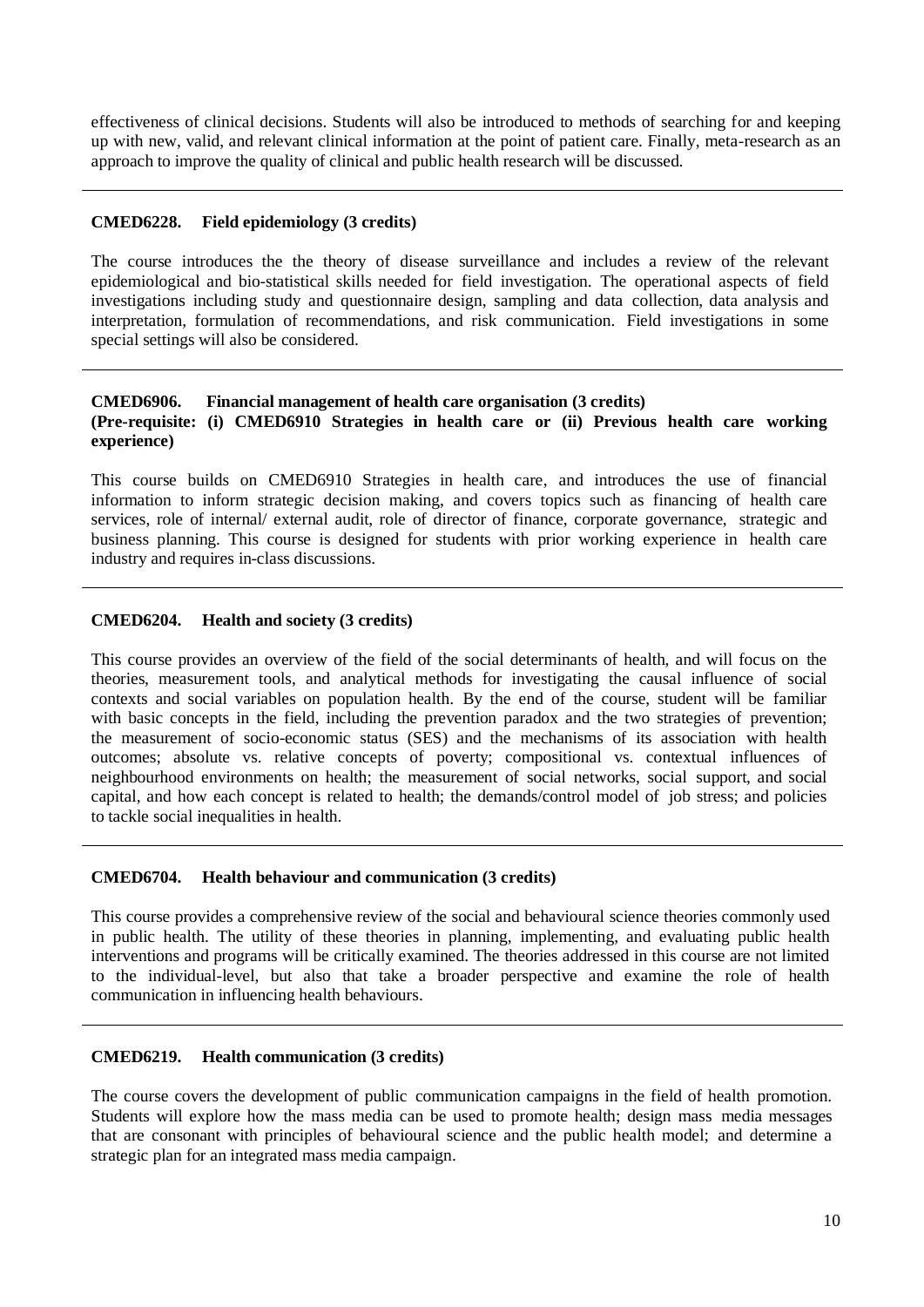#### **CMED6902. Health economics (3 credits)**

This course introduces basic concepts of health economic evaluation. The course emphasizes the uses and limitations of the economic approach in health care, with applications in medicine, nursing, other clinical areas and health promotion.

#### **CMED6220. Health informatics (3 credits) (Co-requisite: CMED6901 Health leadership and management)**

This course focuses on the history of health informatics, basic informatics concepts and methods, and health information management applications for health care administration, practice, education and research.

#### **CMED6901. Health leadership and management (3 credits)**

This course is an introductory course to organisational and management theory as applied in practice. Students will be introduced to systems thinking, management theory, organisational design and structure, organisiation behaviour, managing people and organising work, methods for the assessing organisational effectiveness, and assessing quality of care.

### **CMED6900. Health policy and politics (3 credits)**

This course begins by introducing the core macroeconomic and political theories needed to understand and assess national or regional health systems. Based on these philosophical theoretical considerations and empirical observations from the field, students are led through a survey of system typologies from around the world. The concept of "control knobs" is then deployed to translate theoretical appreciation into real world application. Finally students are given the opportunity to undertake a self-directed simulation exercise on a prevailing policy topic in the Hong Kong or mainland Chinese setting.

### **CMED6206. Health promotion and health education (3 credits)**

This course provides students with a broad overview and understanding for health, health-related human behaviour and how to effect change. Through guided mock practices individually or in groups, students are led through the processes of assessment, planning and evaluation of a variety of health promotion and health education approaches and actions that can be employed in real life.

### **CMED6218. Human health: futures in a globalized world (3 credits)**

This "big picture" course has as its focus the implications of environmental degradation and global warming for the next 25 years. Globalization, economics, resource depletion, food and agricultural issues, population change and societal reactions, and climatological impacts from current patterns of human population behaviour within an ecological systems-based perspective to infer likely futures and their health implications are explored. In particular, students examine current trends and models to attempt to estimate emerging public health issues and hazards linked to these.

#### **CMED6911. Human resources in health care organisations (3 credits)**

This course provides an overview of human resource issues in health care. Through individual case studies, group assignments and presentations, students will have a basic understanding of human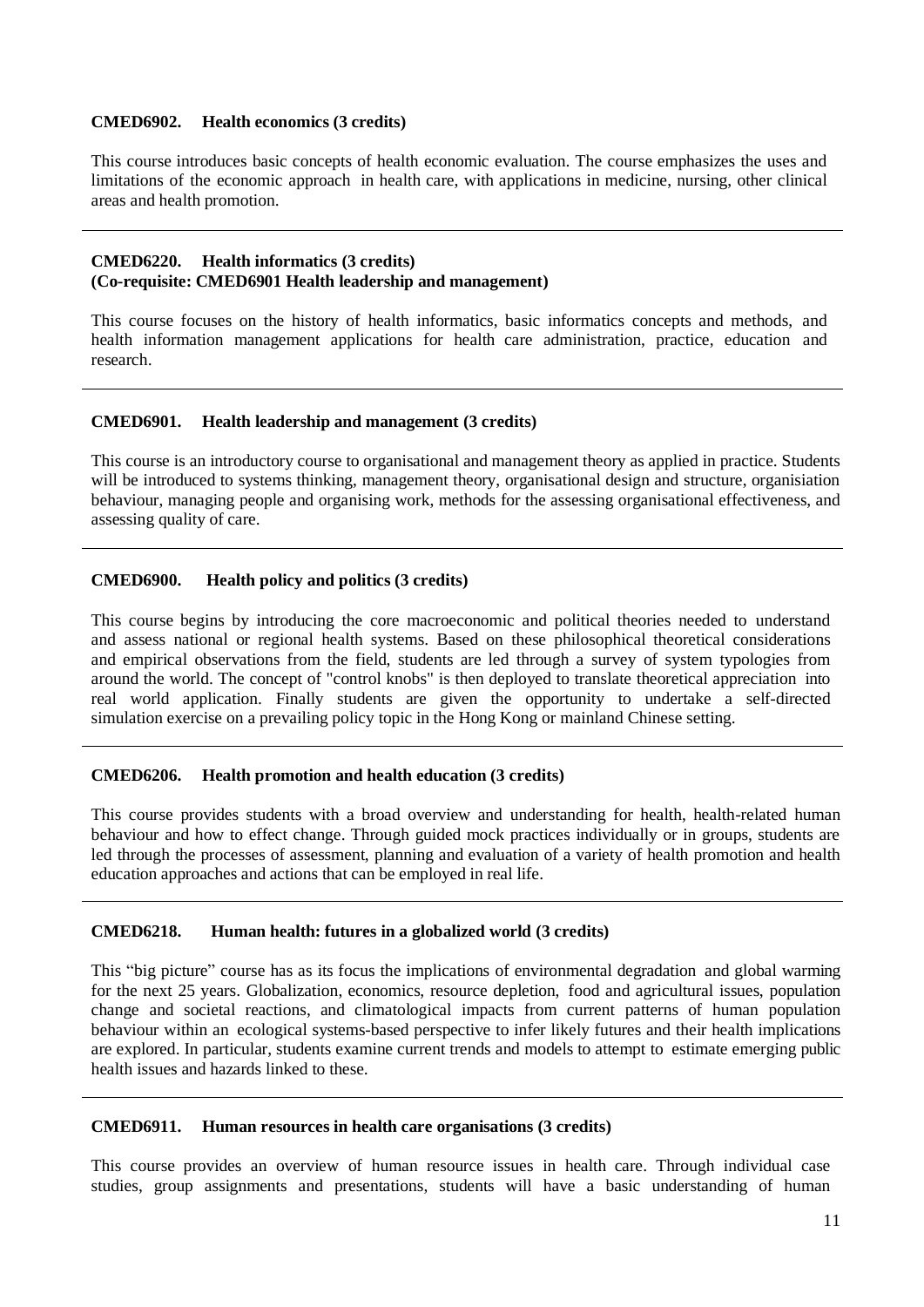resource principles, how these apply to health care organisations and the consequent impact on patient care. Topics covered will include, among others, manpower planning and recruitment, staff motivation and performance, leadership and teamwork.

### **CMED6211. Infectious disease epidemiology (3 credits) (Pre-requisite: CMED6100 Introduction to biostatistics)**

This course covers the fundamental concepts of infectious disease epidemiology and current methods for infectious disease surveillance and control. Topics include epidemiologic triangle, transmissibility and severity, outbreak investigations and responses, infectious disease surveillance, vaccination, molecular epidemiology, and epidemic modelling. Exemplary cases will focus on recent emerging infectious diseases (e.g. SARS, pandemic influenza A/H1N1, avian influenza A/H5N1, MERS).

### **CMED6210. Infectious disease modelling (3 credits) (Pre-requisite: (i) CMED6211 Infectious disease epidemiology and (ii) Basic programming skills in R)**

This course introduces the use of mathematical models for studying infectious disease dynamics and control. The course is designed for students who (i) have a strong background in infectious disease epidemiology and computer programming; and (ii) want to understand and interpret results from infectious disease modeling. Topics include basic epidemic theory, estimation of transmissibility and disease severity, stochasticity, assessment of uncertainty, cost and effectiveness evaluation of interventions, and optimization of control strategies under resource constraints.

## **CMED6105. Infectious diseases in public health (3 credits)**

Infectious diseases are of major public health concern. This course focuses on the study of microbiology from a public health point of view. This course covers basic microbiology, common infectious diseases in community and health care settings, and provides the biological basis for the methods used for prevention and control of communicable diseases. This course has a strong emphasis on the practical aspects of infectious disease and is important to those who are working or pursue their career in the fields of epidemiological investigations, public health surveillance, and other public health responses that are related to microbial infections.

### **CMED6232. Infectious Outbreaks and Disasters (3 credits)**

Human history has been intertwined with infectious outbreaks. From the outbreak of plague in the early 20<sup>th</sup> century in Manchuria to the most recent outbreak of Zika virus disease in South America, infectious outbreaks have claimed millions of lives and posed a major problem to the global healthcare system. Infectious outbreaks are closely related to disasters. By definition, infectious disease disasters are events that involve a biological agent or disease and cause mass casualties. They require a different management approach from other types of disasters in terms of mitigation, preparedness, response and recovery. This course is designed to provide students an overview of infectious outbreaks and disasters so that they can appraise the relationship between the two and critically analyze and propose strategic interventions in response to an infectious disease disaster from the public health perspective.

### **CMED6300. Intermediate epidemiology (3 credits) (Pre-requisite: CMED6200 Introduction to epidemiology)**

This course builds on the introductory course in epidemiology (CMED6200). Causal inference is undoubtedly one of the most important epidemiological concepts in current epidemiological and population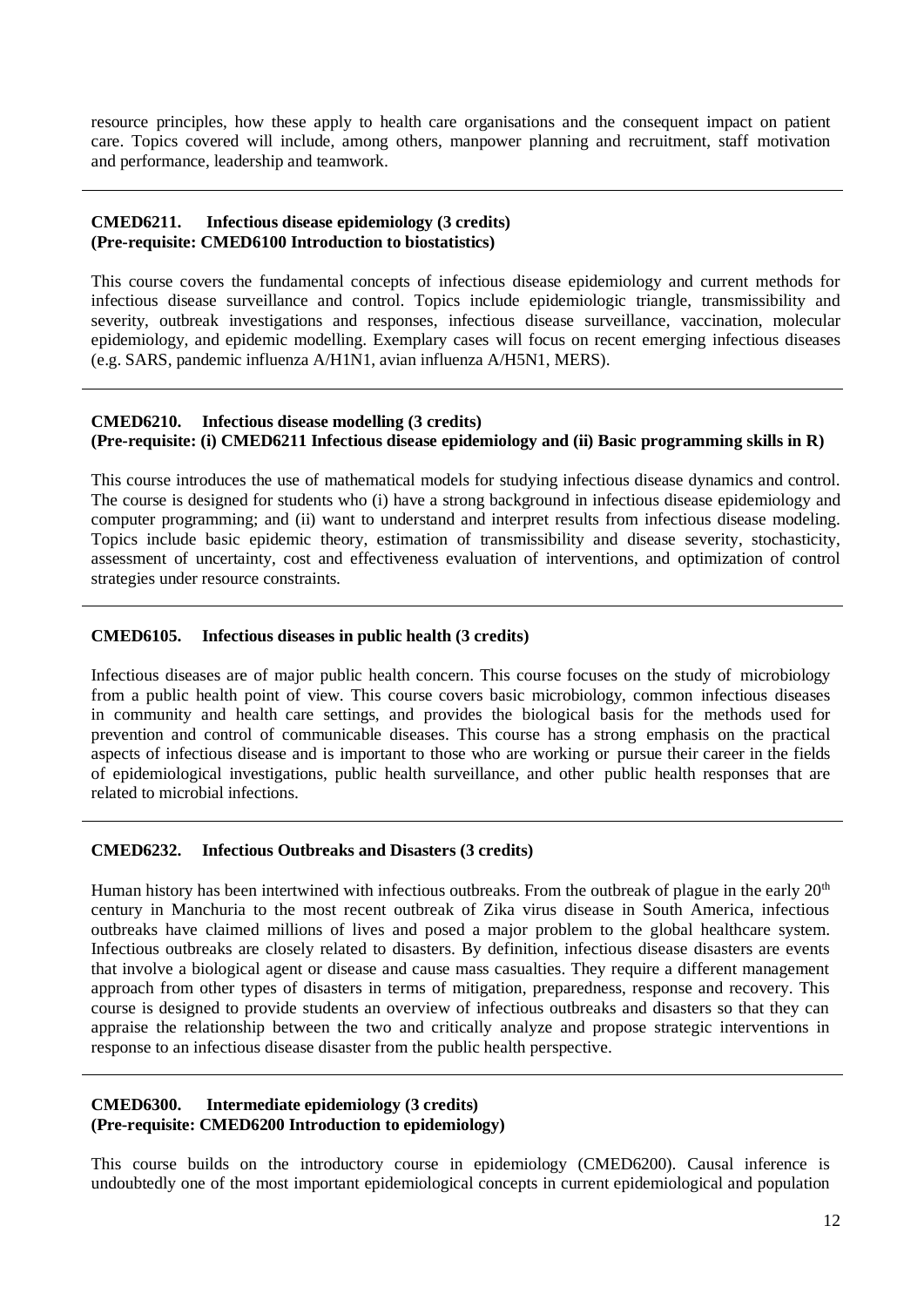health research. Epidemiological research which focuses on 'risk factor' analysis though important does not always lead public health practitioners and scientists to identify modifiable factors relevant for changing health outcomes. The application of causal inference thinking in epidemiological study design and the use of more advanced data analysis helps ameliorate this problem.

## **CMED6100. Introduction to biostatistics (3 credits)**

Biostatistics concerns the collection, analysis, interpretation and presentation of biological data. Specific applications include epidemiology, clinical trials and public health. This course covers descriptive statistics and elementary probability, and introduces basic topics in inferential biostatistics, including regression, confidence intervals and hypothesis tests. The course provides students with introductory skills in biostatistics to complete their capstone reports; therefore its primary focus is on the practical use and interpretation of statistical methods.

## **CMED6200. Introduction to epidemiology (3 credits)**

This course introduces the basic concepts and approaches used in epidemiologic research, and serves as a prerequisite for several other courses. The course begins with an introduction to common approaches to measure the occurrence and distribution of illness in populations and the relationship between different measures. The course then moves on to introduce the major types of epidemiological study designs. Students will learn to design, interpret and critically appraise each type of study, with the aim of differentiating between the study designs and appreciating their relative strengths and limitations in identifying the determinants and causes of illness and disease. The concept of causal inference will be introduced with focus on common pitfalls in epidemiological studies that could lead to biased estimation of the causal relationship. Finally practical issues in designing and implementing epidemiological studies will be discussed, and students will learn to use appropriate terminology and language to report epidemiological findings. Throughout the course, major historical and contemporary epidemiological studies will be described.

### **CMED6269. Introduction to medical law (3 credits)**

The introductory portion of the course will consist of Legal System and Methods: an overview of the nature of legal method and precedent and of sources of law, as well as the framework of the Basic Law and general legal system in Hong Kong. In particular, the workings and methodology of the English common law system (on which Hong Kong medical law is largely based) will be examined. Students will be equipped with the necessary academic tools for legal analysis, research and writing. The course will familiarize students without legal backgrounds with distinctions between civil and common law systems as well as the role of international law. Within the common law framework, students will build understanding of the role of precedent, sources of law and governmental authority and distinctions between procedural and substantive law. The course will also cover the topic of health as a human right and its relation to national and international law.

The second portion of the course will cover Introduction to Medical Law. In this section, students will be given an introduction to the law of tort, with an emphasis on the torts of trespass and negligence. Case studies drawn from medico-legal claims will be used. The concept of causation and damages will also be covered briefly. A short introduction to the differences between the various kinds of actions that may be faced by healthcare professionals (coroners' inquiries, professional disciplinary proceedings, criminal proceedings, and civil claims in trespass, negligence or in contract) will also be given. Consideration will also be given to the legal responsibilities of healthcare professionals other than physicians, including nurses, allied healthcare professionals, medical social workers and counsellors.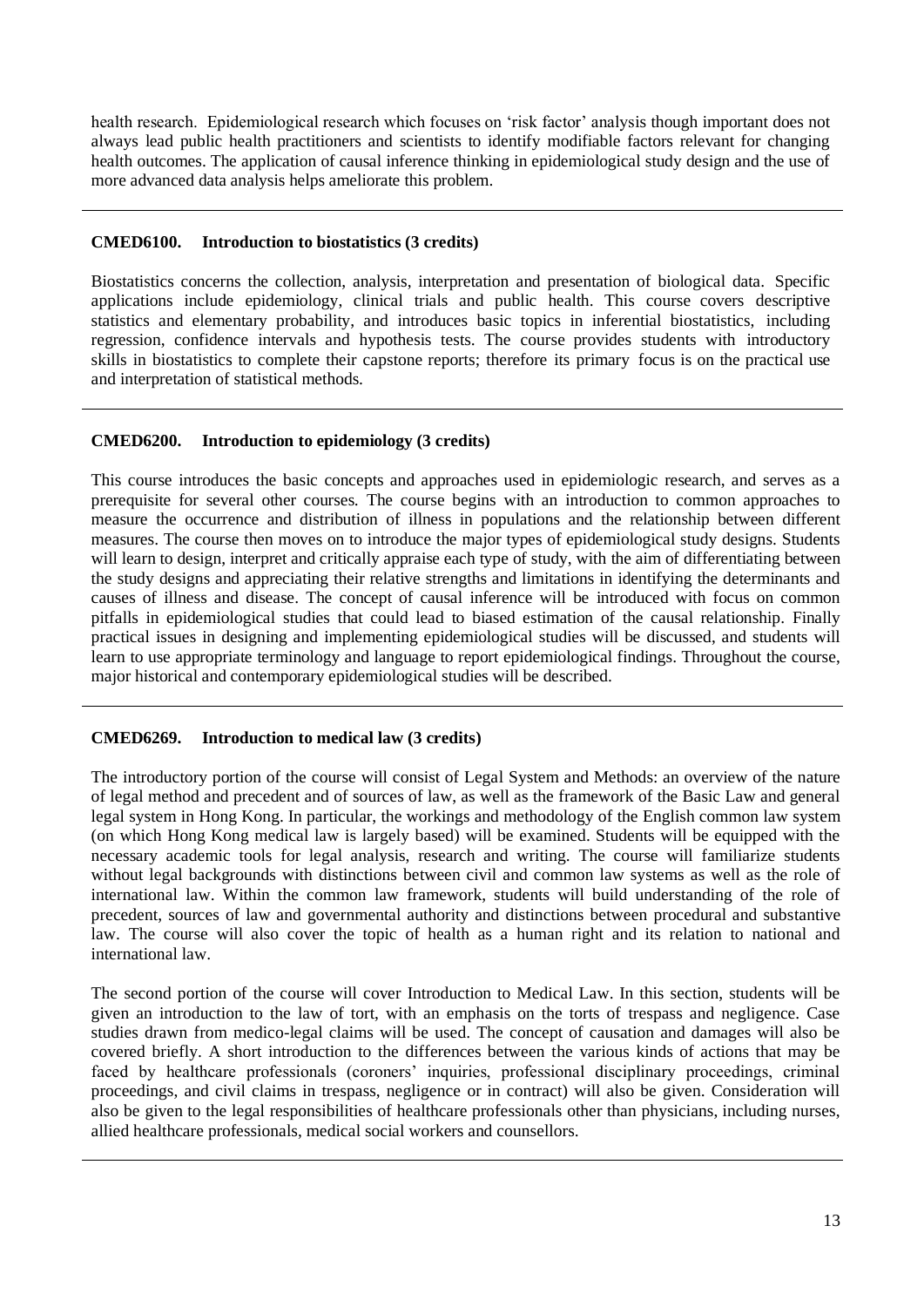### **CMED6108. Molecular epidemiology: microbial genetics and evolution (3 credits)**

The genomes of pathogenic microorganisms determine their infection and transmission in hosts. Emergence and re-emergence of infectious diseases are usually associated with the evolution of these pathogens in response to the host defense and environmental challenges. This course introduces the genomic and evolutionary biology of pathogens causing human infections, and the implications to the public health policies for disease control and management, such as regarding to vaccine strain selection and drug administration. Modern research methods for studying pathogen genome and evolution to understand their transmission and epidemiology, are also introduced, with demonstration using real examples from recent epidemics.

### **CMED6203. Measurement in health (3 credits)**

Measuring health status is central to health services research and clinical trials. This course examines the basic science of health measurement for health services research and public health. The theoretical aspects of health measurement including empirical validity analyses of an existing instrument and the process of developing an instrument where a suitable one does not already exist are considered. The use and utility of a number of evaluative instruments and measurement methods including, screening tools, clinician rating scales and selfreport health indicators among others are critically evaluated.

## **CMED6291. Mental disability and the law (3 credits)**

This is a course that explores the relationship between mental disability and the law.

This course deals with the relationship between mental disability and the law, examining various aspects of how the law deals with those with mental disability in both the civil and criminal context. The course also addresses the key ethical principles underlying mental health law, as well as the international human rights instruments (such as the UN Convention on the Rights of Persons with Disabilities) that have had or should have an impact on the development of mental health law.

### **CMED6207. Non-communicable disease epidemiology and control (3 credits)**

Non-communicable diseases (NCDs), such as cardiovascular disease, diabetes, cancer and chronic respiratory disease, are major causes of death and disability. This course builds on the fundamental courses CMED6200 Introduction to Epidemiology and CMED6201 Principles of Public Health by exploring the distribution, predictors and causes of major NCDs. Students will review the global burden, prevailing theories and controversies regarding the aetiology of major NCDs and formulate effective public health strategies for their prevention and control. This course focuses on the critical appraisal of epidemiological studies and the translation of research findings into practice, which will be relevant to students pursuing a career in epidemiology or public health practice.

### **CMED6216. Personalised public health (3 credits)**

Genetics is the study of variation in the genome, its inheritance, and its contribution to health and disease. Public health genetics focuses on the public health implications of advances in genetic and molecular science for preventing disease and for protecting and improving the health of the population. The curriculum will be centred on an understanding how genetic and environmental factors work together in determining disease susceptibility in individuals and populations. The course addresses the implications of these developments for health services, and the ethical, legal, cultural, economic and policy issues involved in applying genomics to public health.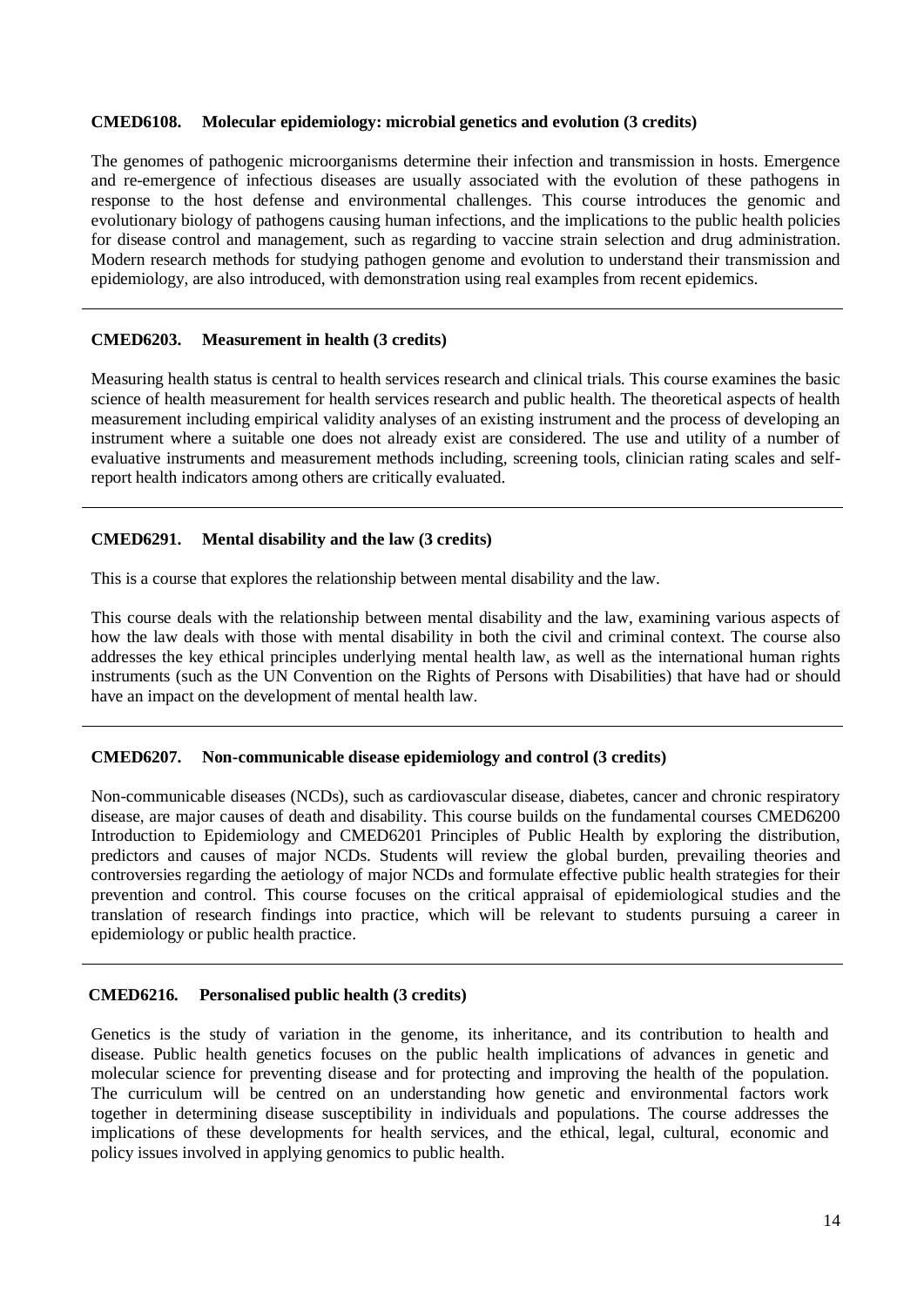### **CMED6907. Perspectives in health care management (3 credits)**

### **(Pre-requisite: (i) CMED6901 Health leadership and management or (ii) Previous health care work experience)**

The case-based course provides students with an opportunity to explore real health administration problems in the public sector at both global and local levels. Students will apply administrative science to important and topical problems faced by current health care administrators such as quality and risk management, human resources management, leadership, decision-making, and governance and accountability. Students will formulate solutions to problems in health care administration.

### **CMED6916. Practice management in the private sector (3 credits) (Pre-requisite: (i) CMED6901 Health leadership and management or (ii) Previous health care work experience)**

This course seeks to build on students' own experiences and knowledge of health care provision and health care systems and develop the relevant managerial skills for private sector health care management. Health care provision and health care systems are understood both from the perspective of a private health care provider within the mixed medical economy that is Hong Kong.

#### **CMED6224. Practicum (12 credits)**

The Practicum aims to prepare students with a broad mastery of subjects and methods necessary for the field of public health practice, bridging theory and practice. The practicum is a planned, supervised and evaluated and students are expected to demonstrate competency as per learning outcomes.

### **CMED6201. Principles of public health (3 credits)**

This is the fundamental survey course which encompasses the full spectrum of contemporary public health issues locally and globally.

### **CMED6221. Public health law and ethics (3 credits)**

This course provides students with an understanding of the potential tension between individual and societal rights, the "private interest versus public good" debate.

The course first introduces the conceptual foundations of health law, ethics and human rights, and issues relating to these fields. Students explore how actions taken on behalf of the public's health may conflict with the rights of individuals and businesses. These conflicts are examined through critical current controversies in public health law and practices, e.g. surveillance vs. privacy rights, health promotion vs. freedom of expression and regulation of business.

#### **CMED6915. Public health leadership (3 credits) (Pre-requisite: (i) CMED6901 Health leadership and management or (ii) Previous health care work experience)**

This course focuses on the challenges of managing complex health care systems. It explores the leadership and motivational skills acquired by effective leaders, and discusses the different roles associated with managing the individual, the unit, the organization, and the larger system.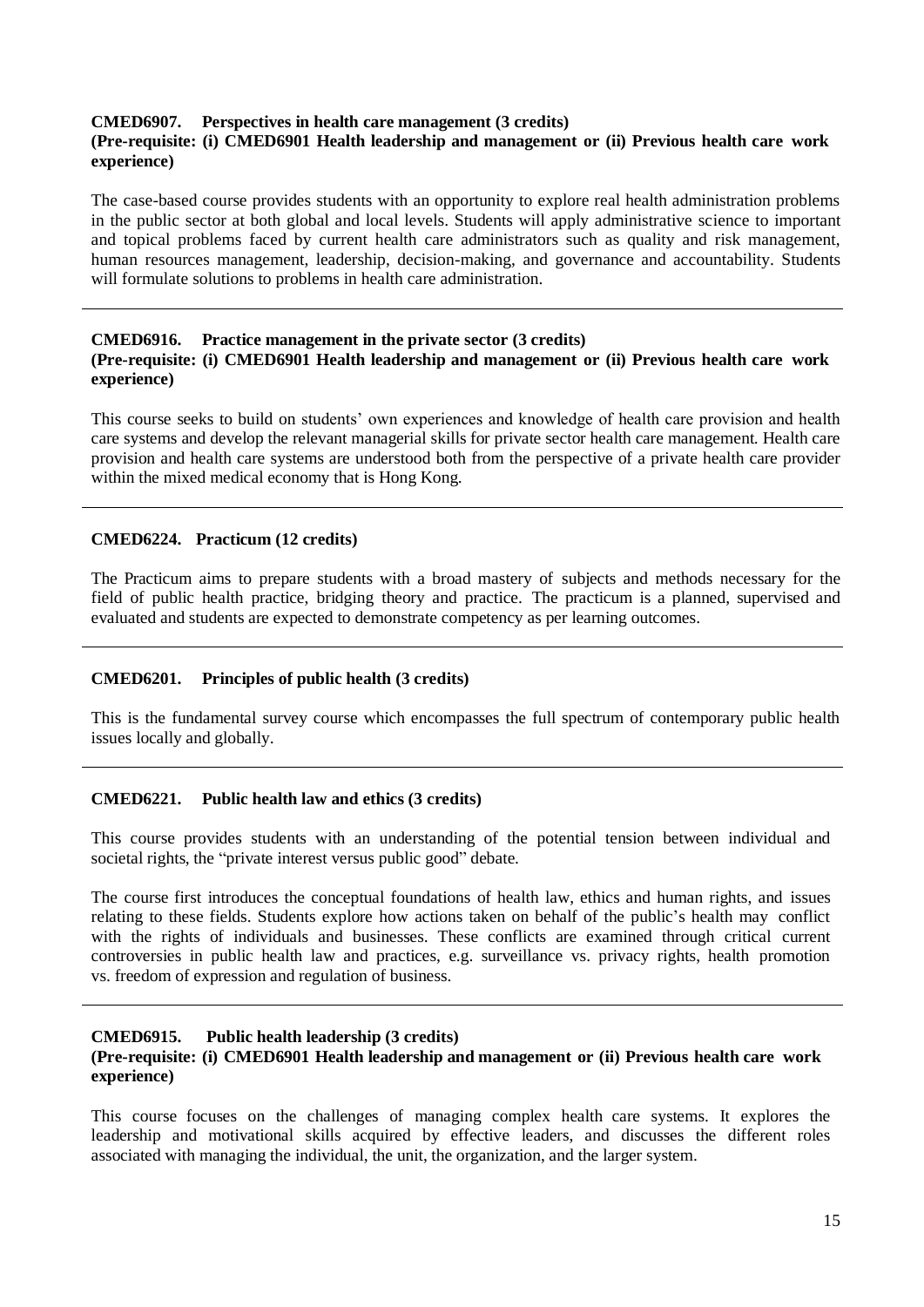## **CMED6217. Qualitative health research (3 credits)**

This course will provide a comprehensive introduction to qualitative health research, with the aim to helping students to acquire a sound knowledge base of the qualitative research process and to develop an appreciation of the importance of qualitative research in health science. During the course, various qualitative methods will be introduced and discussed. Students will have the opportunity to engage in activities involved in data collection, analysis, as well as appraising qualitative research evidence.

### **CMED6908. Quality health care (3 credits)**

Methods and strategies for quality measurement in quality improvement and accountability. Measurement of clinical quality using process or outcome data. Measurement of patient expectations/experience with the health care system. Nature and causes of variation in quality, variation related to overuse, underuse and misuse of services. Strategies for changing physician and organizational practice. Traditional quality improvement techniques, regulation, credentialing education, CQI, organizational learning, systems design, managed care, practice guidelines, information systems, performance reports, mediation.

### **CMED6903. Resources for health (3 credits) (Pre-requisite: CMED6900 Health policy and politics)**

This course analyses the origins and flow of financial resources through the entire health system, in a triaxial fashion, in that what is consumed has been provided and financed. Therefore, money is traced from revenue sources to agents in financing schemes, to provision influenced by different factors of production (including operating cost structure and capital formation), to consumption by different beneficiaries resulting in observed utilisation patterns.

In parallel, students learn about the critical importance of non-financial resources, i.e. human resources, in the production of health care. The planning process for, production, deployment (including substitution), retention and continuous development of different types of health care professionals are illustrated. Special mention is also made of other possible resource constraints to optimal system functioning.

Finally common indicators to evaluate health system performance, with particular emphases on financing and human resources, are used to assess various prototypic examples drawn from empirical experience locally and elsewhere.

### **CMED6208. Risk: perception, decisions and communication (3 credits)**

Risk is inevitable in life, yet the ability to accurately judge risk and the decisions made thereafter are usually quite skewed by psychological, social and contextual factors, so much so that serious errors can occur in decision making. In health care, the ability to accurately assess risk and the psychological strategies that people adopt to avoid the threat that risk presents means that health hazards are often completely misrepresented both to one self and to others. Health professionals also have the task of communicating health risk information to the community as well as individuals. How can information be presented in such a way as to effectively communicate the true nature of a hazard without distorting or falling into the trap of being ignored? This course looks in detail at the area of risk perceptions, the distortions of decisions by psychological and other factors and the communication of risk, all core skills for public health professionals.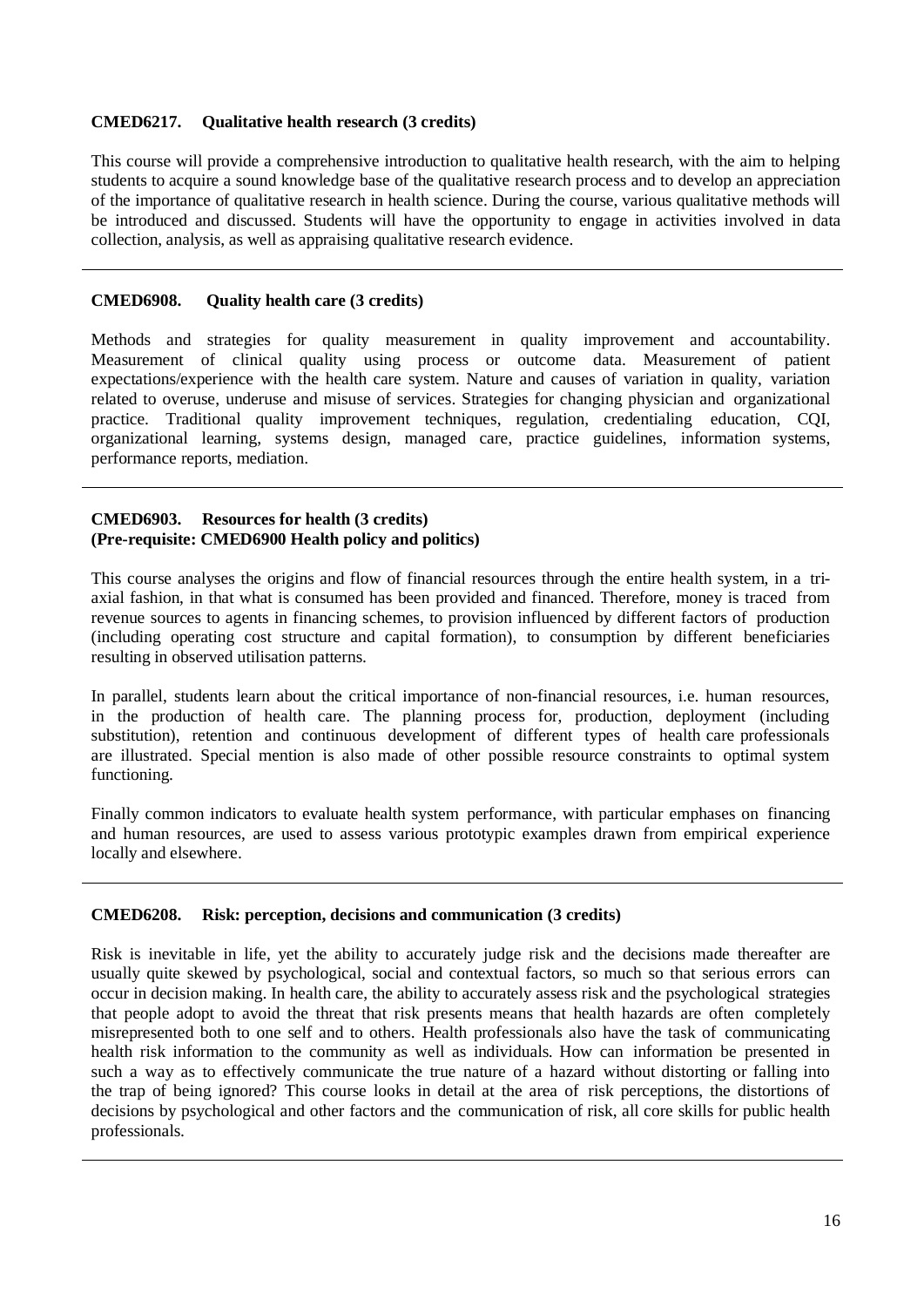## **CMED6910. Strategies in health care (3 credits) (Pre-requisite: Previous health care work experience)**

This course aims to introduce different conceptual frameworks and methodologies required to develop sustainable strategies for organisations in health care – including but not limited to governmental organisations, NGOs, hospitals/clinics, pharmaceutical companies, medical device companies.

### **CMED6274. The beginning and end of life (3 credits)**

The course examines in depth some of the most compelling ethical, legal and social issues brought about by the advent of modern technology which has blurred the certainty traditionally taken for granted as regards the constructs of the beginning of life and of its end.

## **CMED6275. The legal foundations of global health and development (3 credits)**

This course introduces students to global health law, international moves towards a right to global health, the fundamental human right of access to basic medical services, national and coordinated international responses to and the management of global health hazards (including responses to emergent infections, epidemics, antimicrobial resistance (AMR), addiction and substance abuse), the socio-legal management of and responses to risky behaviours (including STDs, addiction and substance abuse).

## **CMED6272. The physician-patient relationship (3 credits)**

The course examines in-depth the legal relationship between the physician and the patient, with a particular focus on the basic ethical and legal duties and responsibilities owed by registered medical practitioners and other healthcare professionals (including dentists, pharmacists, nurses, medical social workers, counsellors, medical diagnostic professionals, clinical trials administrators and biomedical researchers) to their patients. The aim is to equip students with a sound understanding of the basic legal principles and doctrines underlying the legal and ethical responsibilities and duties owed to their patients.

## **CMED6202. The practice of public health (3 credits)**

This course aims to promote the application of public health sciences to a wide range of common problems and issues. Students will be given various scenarios simulating real-world public health problems which can be used to illustrate the wide range of disciplines applicable (from an evidence-based perspective) to the practice of public health. Students will practise the development of a systematic approach to define these problems, search for information to support their assessment, and propose and execute actions to deal with the problems.

### **CMED6250. The regulation of biomedical research (3 credits)**

The course is aimed at students seeking a understanding of the framework of legal and ethical regulation (both locally and internationally) of biomedical research in all its common aspects, particularly in the context of international standards for clinical trials (pharmaceutical trials); direct human experimental and biomedical research involving human subjects; 'non-invasive' epidemiological and other studies involving only the use of data; human tissue banking; cohort studies; biobanking; genetic testing and screening, genomic research; the use of 'legacy' diagnostic tissue or data collections; the sharing of personal, medical and genomic information; public 'diseases registries' and the use of medical information for public health purposes; the legal and ethical regulation of multi-centre and multi-jurisdictional collaborative biomedical